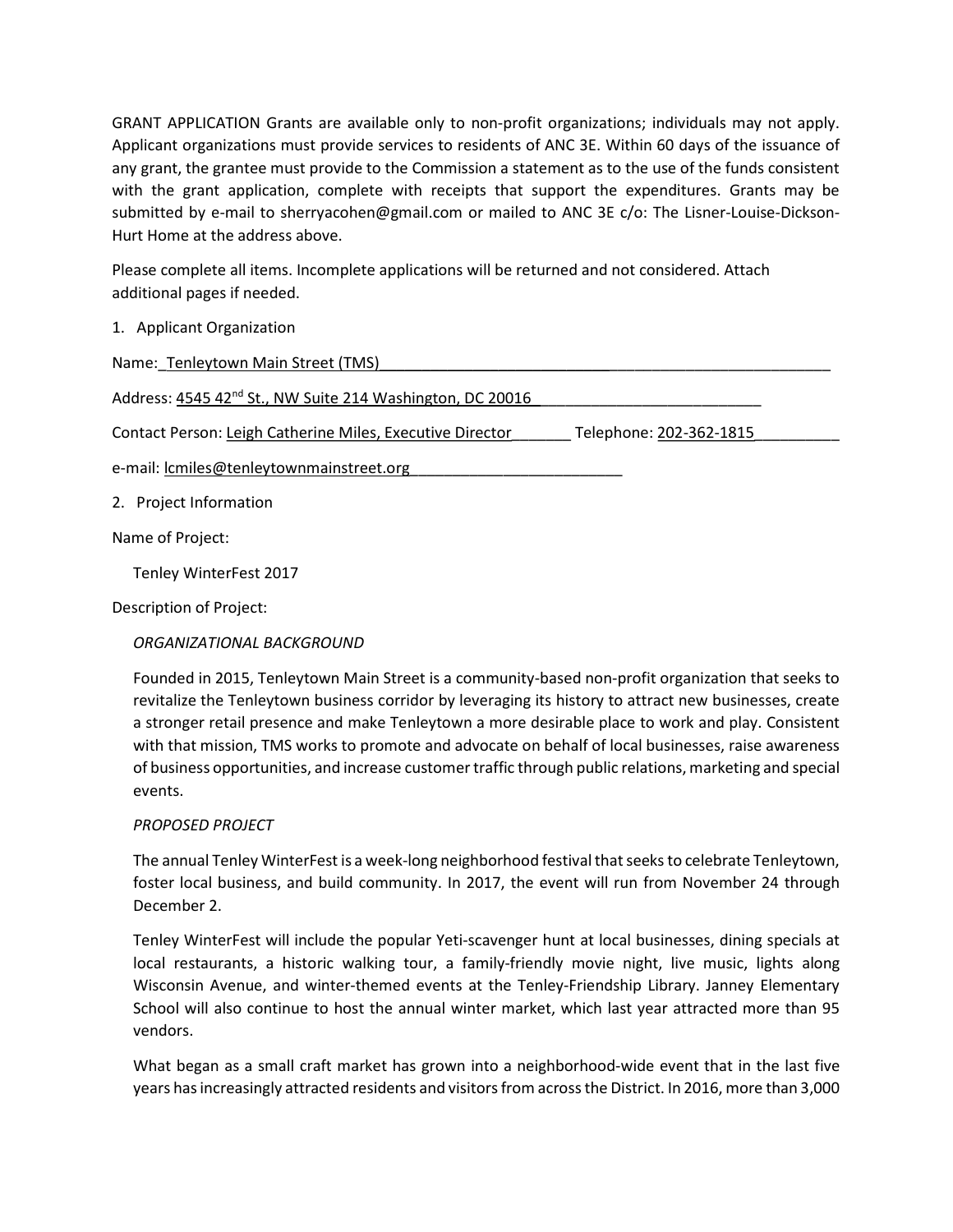people took part in WinterFest events. To continue to promote broad participation in WinterFest, as well as draw new patrons and customers for local businesses, Tenleytown Main Street is seeking funding to support advertising and promotion efforts for the festival.

## BENEFITS TO RESIDENTS OF ANC 3E

Tenleytown Main Street is dedicated to promoting, improving, and strengthening the Tenleytown business district. Tenley WinterFest is an opportunity both to celebrate the neighborhood and to promote the local businesses and amenities Tenleytown offers. Promotion of the event will help attract participation by residents within and outside Tenleytown, and bring new and returning customers to local merchants and restaurants. Further, the festival creates a sense of pride in the neighborhood, builds community, and provides family-friendly activities for residents to enjoy.

## Location of Project:

Wisconsin Avenue, between Van Ness and Fessenden streets.

Total WinterFest Project Cost: \$5,590 Grant Request: \$1,630

## TMS is requesting \$1,630 from ANC 3E to:

- print WinterFest posters that will hang in local merchants' and restaurants' windows to advertise the event, as well as locations for the scavenger hunt and restaurant specials to encourage people to patronize local businesses. For the sixth year, the poster will be designed by a Wilson High School student as part of an annual design competition.
- print event postcards and door hangers that will provide information on the WinterFest schedule and will be distributed throughout the surrounding neighborhood and through local businesses, schools, and community groups;
- run ads on Facebook promoting WinterFest events and participating businesses; and
- run ads in The Northwest Current, which reaches 25,000+ readers.

Where will additional funds needed to complete the project come from?

Tenleytown Main Street is an officially designated DC Main Streets program and is funded in part by the DC Department of Small and Local Business Development. Funding for administrative and project management expenses are provided for under the DSLBD grant. Funding from ANC 3E would complement, but not duplicate, assistance from the DC government. Additional funding for WinterFest would be raised through private and business donations.

Other promotional efforts for WinterFest, which will be funded through other contributions, will include a Tenley WinterFest website and hanging Tenley WinterFest light pole banners.